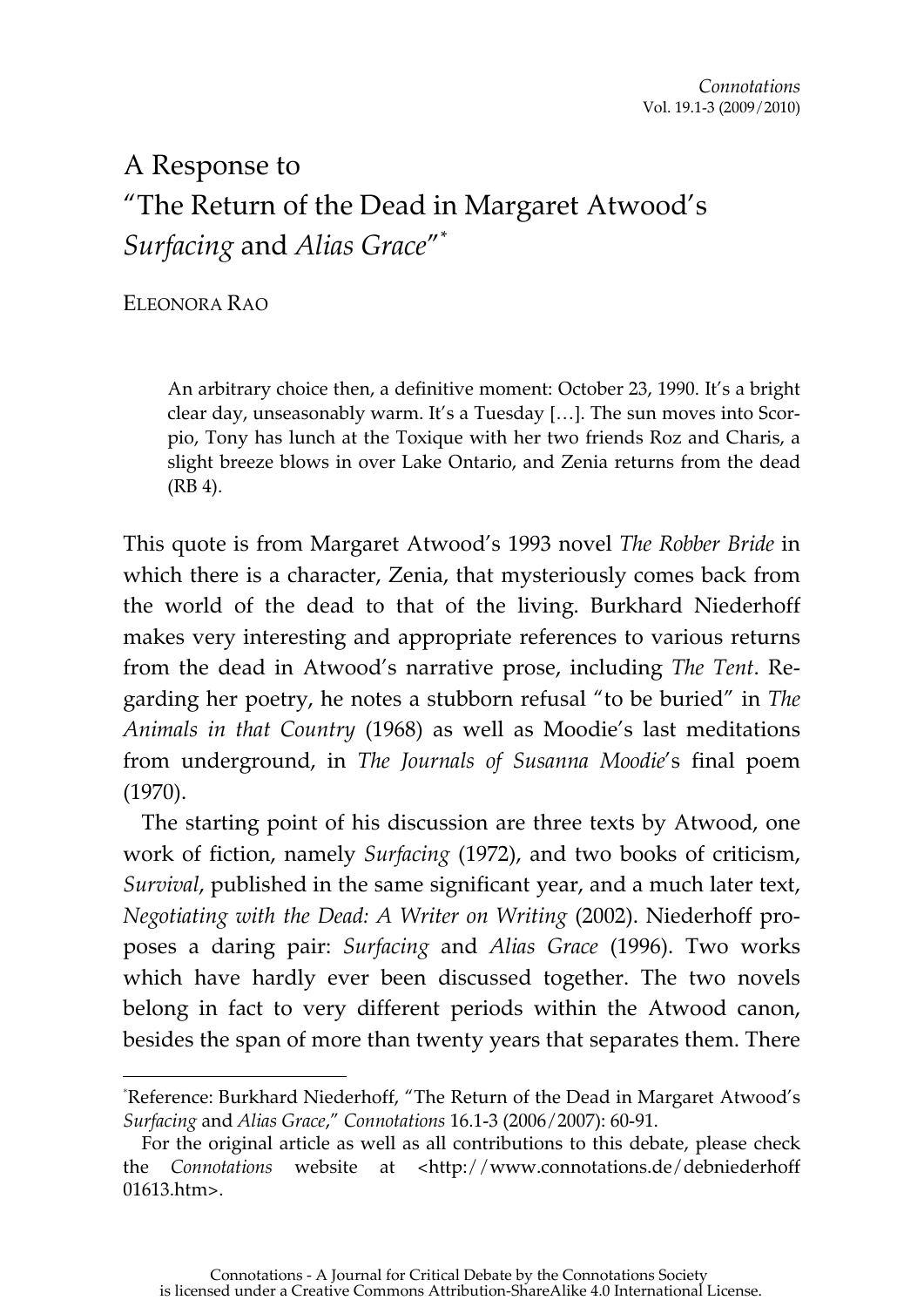are, however, interesting similarities as well as crucial differences between them that Niederhoff quite accurately points out.

Given the prominence of the supernatural and ghostly presences in Niederhoff 's essay, it is important to focus for a moment on the novel I quoted above that, strangely enough, is not mentioned, namely *The Robber Bride* (1993). In this novel, Zenia's return from the underworld is a pregnant part of the plot. She suddenly bursts on the scene into the streets of Toronto while the women whose lives she tried to destroy—Roz, Tony and Charis—are having their usual monthly lunch at the Toxique in downtown Toronto.

In *Survival* Atwood has noted with dismay that women in Canadian literature have generally been limited to the role of ice women, earth mothers, or whores—all of whom have natural, rather than supernatural, powers (cf. *Survival* 199-206). Canadians, in general have been denied supernatural representation. In "Canadian Monsters: Some Aspects of the Supernatural in Canadian Fiction" (1977), included in her collection of essays, *Second Words*, Atwood observes that "magic and monsters don't usually get associated with Canadian literature [...]. Supernaturalism is not typical of Canadian prose fiction; the mainstream […] has been solidly social-realistic. When people in Canadian fiction die, which they do fairly often, they usually stay buried" (230). In addition, Canada has traditionally been portrayed as "a dull place, devoid of romantic interest and rhetorical excess, with not enough blood spilled on the soil to make it fertile, and above all, ghostless" (231).

Donna Potts has in various ways underlined that, in *The Robber Bride*, "[t]hroughout the text, Atwood's many references to witches, vampires, monsters, and ghosts also affirm the presence of the supernatural in Canada" (Potts 283). If we consider this in the light of a Canadian literary tradition that Atwood herself tried to define, the ghostly, flickering presence of Zenia acquires further significance. As early as in *Survival* Atwood had repeatedly emphasized the urgency "to explore the possibilities" of a given tradition or pattern (174): "A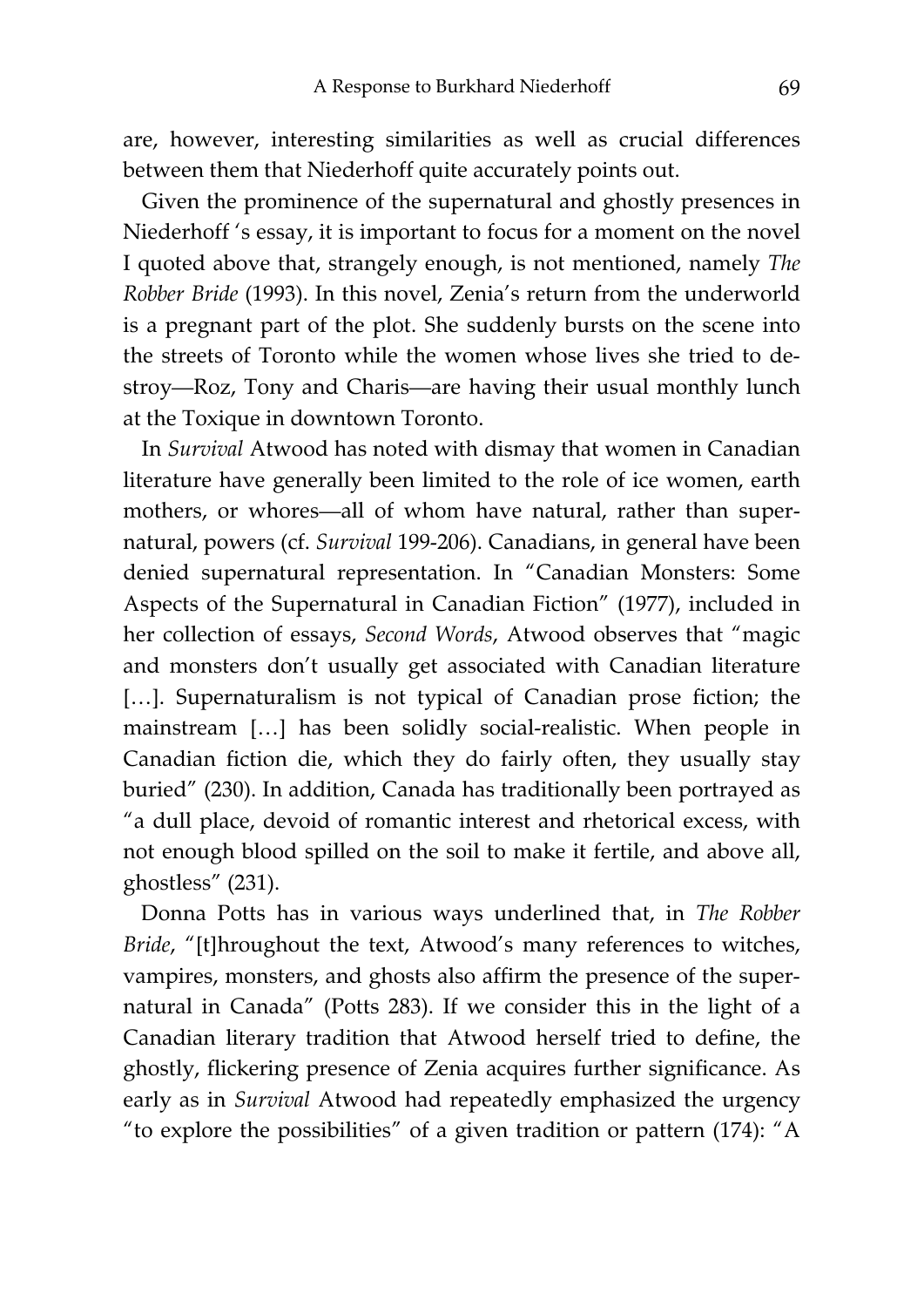tradition doesn't necessarily exist to bury you: it can also be used as material for new departures" (246).

The wicked and 'monstrous' Zenia returns unannounced into the world of the living*,* much to the bewilderment of the three protagonists. It is only at the very end of the novel that she definitively dies, this time with her ashes dispersed by Tony, Charis and Roz over Lake Ontario. Then again the figure of Zenia herself could be a trick of the imagination, a ghost, a spirit: "The story of Zenia is insubstantial, ownerless, a rumor only […]. Even the name Zenia may not exist, as Tony knows from looking" (RB 457). As Coral Howells has remarked, Zenia could be seen as the Undead, if possible Dracula's daughter, "operating on the border between the real and the supernatural," a shape shifter very difficult to interpret, "maybe nothing but a simulacrum or a magic mirror" ("Despite the Propaganda" 259).

Zenia, however, could also be seen as the Other Woman in the sense that she stands for the otherness that Tony, Roz and Charis are not able to acknowledge, but that nonetheless happens to be needed for their self-definition. When confronted with Zenia, their own life is sooner or later significantly diminished, as colonial subjects (Zenia apparently has European roots) and as women, incapable to keep their men safe from harm:

Tony's own little history has dwindled considerably. Beside Zenia's, it seems no more than an incident, minor, grey, suburban; a sedate parochial anecdote; a footnote. Whereas Zenia's life sparkles—no, it glares, in the lurid although uncertain light cast by large and portentous world events. (RB 165)

Seemingly Zenia has a plethora of identities, and throughout the novel it will be unattainable to attribute a set identity to her. As the military historian Tony realizes, she knows very little about Zenia: "so much has been erased […] that Tony isn't sure any longer which of Zenia's accounts of herself was true" (RB 3). Similarly, it is almost impossible to determine what eventually happens to Zenia. "At the end of the novel, all three women reject her and she commits suicide. Or was she murdered? And will she stay dead? We do not really know, for there are [...] limits to the truth-telling of any autobiograph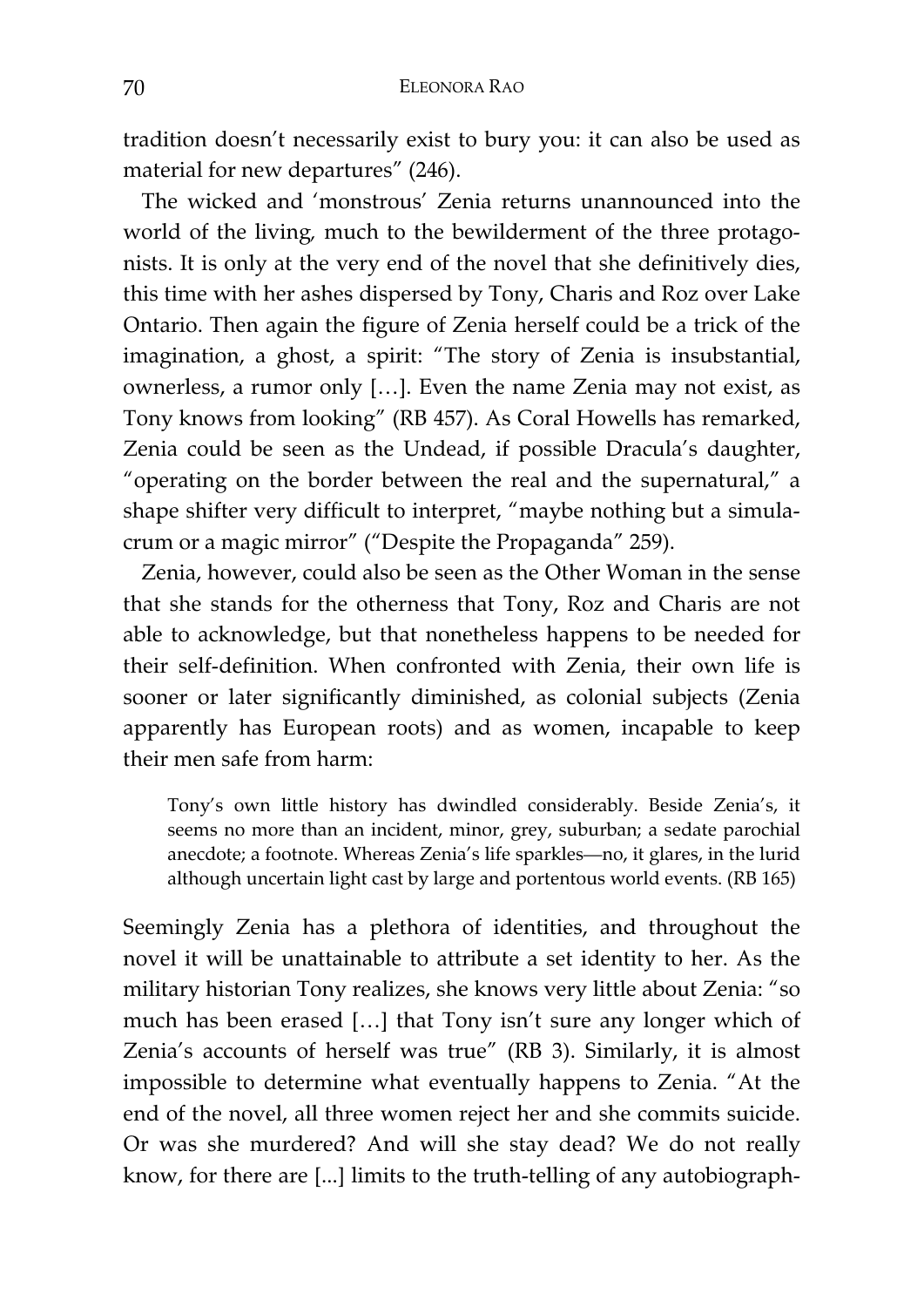ical account" ("Despite the Propaganda" 148). There are limits indeed also to the 'truths' of history: so much depends on who does the chronicle. Here the historian Tony, who is well aware that "[h]istory is a construct" (RB 4) reflects on her own power and authority to make Zenia history:

So now Zenia is History. No […]. She will only be history if Tony chooses to shape her into history. At the moment she is formless, a broken mosaic; the fragments of her are in Tony's hands, because she is dead, and all of the dead are in the hands of the living. (RB 457)

The dead return in other forms, she thinks, because we will them to. (RB 464)

As in *Surfacing* and *Alias Grace,* trauma is deeply at work in *The Robber Bride*, since the three protagonists have had to negotiate or suppress traumatic memories of childhood; they have all at a certain point in their lives reinvented themselves, even with new names (Rao, "Home and Nation"). It is Zenia who forces them to confront their dead or repressed selves. As Howells notes: "We may ask: Are they negotiating with the dead (as Zenia is supposed to be) or are they negotiating with ghostly selves who may turn out not to be dead at all?" ("Despite the Propaganda" 260).

Identity here is neither whole nor consistent; it is ungraspable and elusive. The most one can expect from identity in these texts is a negotiation, more or less acceptable, with alterity. As Howells has commented with reference to *Cat's Eye* (1988)—but it could also be said of other of Atwood's novels (cf. Rao, "Margaret Atwood's *Lady Oracle*" 1994)—cross-generic narration goes hand in hand with splintered, multiple "transitional" (CE 5) identities: "There is no unified textual identity" for the protagonist Elaine, "nor does this novel itself have a unified generic identity" (Howells, "Transgressing Genre" 147; Rao *Strategies for Identity*).

It is well known that in Atwood's texts genre limits collapse, and as a result the novels constantly play with generic boundaries and conventions: dystopia, Künstlerroman, fictional autobiography, gothic romance, historical novel and so on. Niederhoff's reading highlights a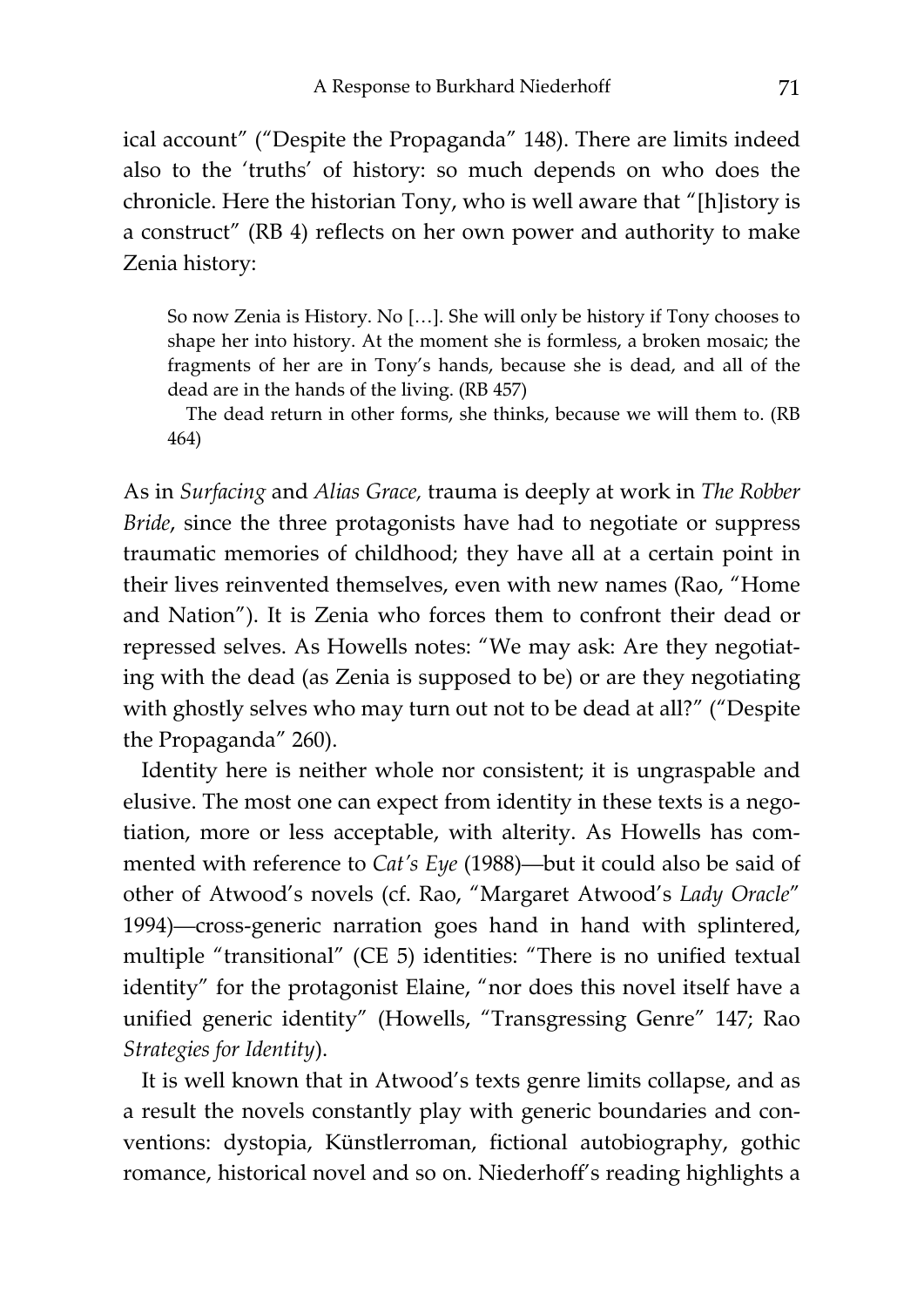generic trait common to both *Surfacing* and *Alias Grace,* namely the detective novel—or rather a postmodern re-appropriation of its generic rules. The construction of genre, however, parallels the construction of gender in Atwood. A very recent study by Reingard Nischik focuses precisely on how "genre and gender […] intertwine in a combination of complicity and critique" in Atwood's oeuvre, where, to put it simply, there is a "foregrounding of gender in a specific generic format" (Nischik 4-5; see also Rao "Margaret Atwood's *Lady Oracle*"; *Strategies for Identity*). This topic, however, goes beyond the scope of Niederhoff's excellent article.

Among the crucial issues in Niederhoff's reading are the questions of knowledge and rationality. Niederhoff locates *Surfacing* within the culture of Enlightenment in that here Atwood gives a salvific role to knowledge; he attributes, and rightly so, great importance to the beneficial role that the process of self-knowledge and self-discovery have in the novel (81). Certainly for the narrator there is a kind of restoration from death, a sort of rebirth, as Niederhoff underscores (73-74); at the same time though, the ending is 'open' as it is often the case in Atwood, and many questions are left unanswered.

What makes *Surfacing* very different from the later novel *Alias Grace* is precisely the role and importance attributed to 'truth' and knowledge. This is a very relevant point in Niederhoff's argument that highlights the distance between these two novels. There is a consistent body of criticism that reads *Alias Grace* as a "historiographic metafiction," following Linda Hutcheon's renowned definition (*The Canadian Postmodern*; *A Poetics of Postmodernism*). According to this critical view the novel provides numerous versions of the past; these are arranged in a paratactic mode, so that the text does not privilege any of them. As Niederhoff interestingly puts it, the "focus of these readings is epistemological; they argue that *Alias Grace* is about the impossibility of knowing the truth" (77). On the other hand, the reading he proposes emphasizes, and convincingly so, "the effects that knowing or not knowing the truth has on people's lives" (77).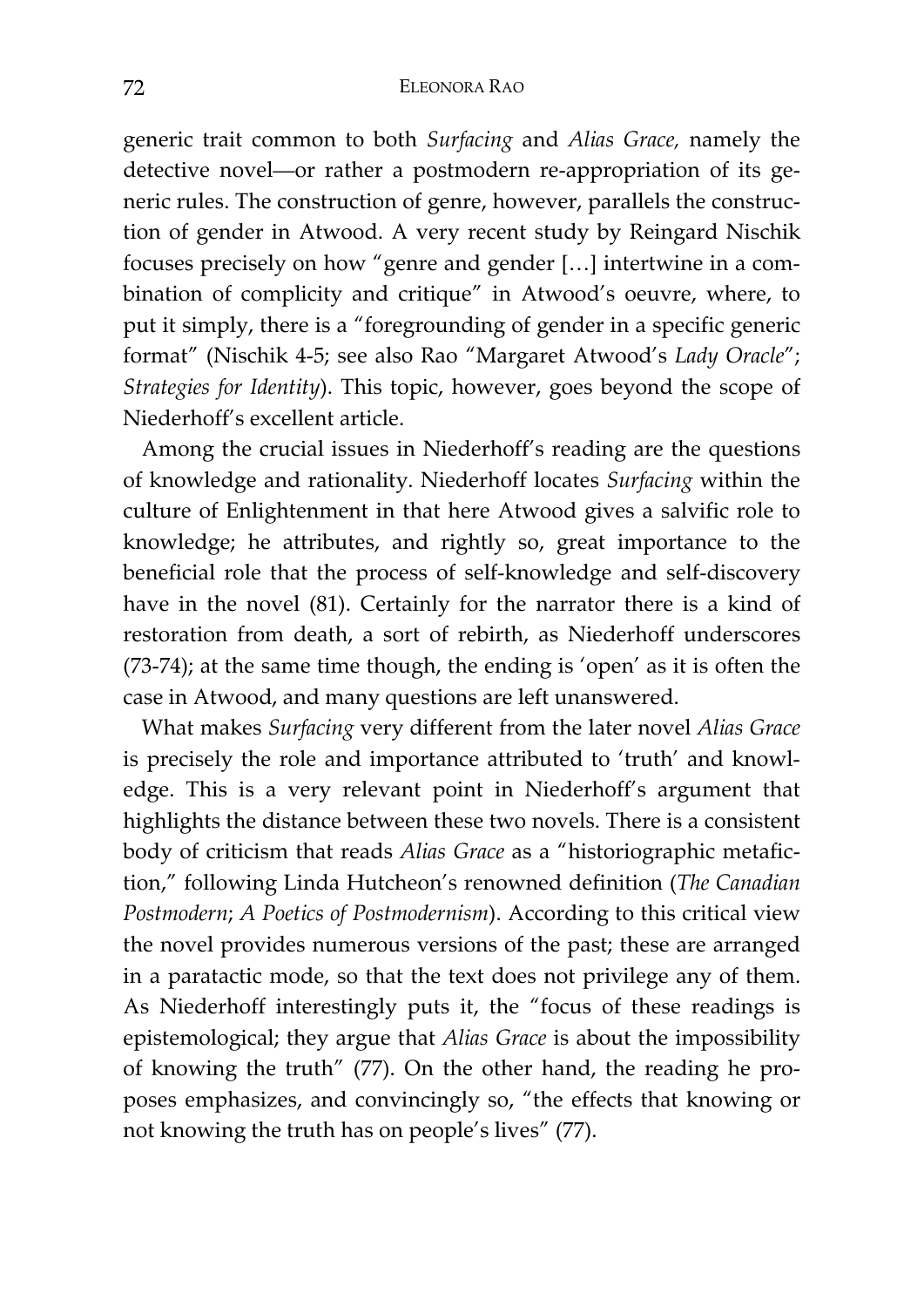Shortly after the publication of this historical novel Atwood gave a lecture in Ottawa in which she contextualized her interest in Grace Mark's case and in enigmas within the Canadian literary tradition. Atwood is very attentive to the role of history in relation to the present, in a very postmodern fashion. In her talk "In Search of *Alias Grace*: On Writing Canadian Historical Fiction" (1998) she stresses that history matters a great deal to the contemporary writer: "The past belongs to us, because we are the ones who need it. […] Whatever we write will be contemporary" (229; 210). Here Atwood approaches again the lack of a Canadian literary tradition; this time, though, the emphasis is on the lack of history, of "the absence of anything you could dignify by the name of history—by which was meant interesting and copious bloodshed on our own turf" (217). History in Canada "either didn't exist […] or if ours it was boring," as in Earle Birney's renowned poem that concludes: "It's only by the lack of ghosts we're haunted" (217). Nonetheless it is not only lack that Atwood looks into; she is also evidently interested in the (false) innocence of English Canadian colonial past and in the challenge of inheritance, in a manner similar to what Joy Kogawa did for the twentieth century in her novel *Obasan* (1983). Atwood digs into the past to find that it is not at all innocent. As she explains: "The lure of the Canadian past, for the writers of my generation, has been partly the lure of the unmentionable—the mysterious, the buried, the forgotten, the discarded, the taboo" ("In Search of" 218). Of course she is not alone in this enterprise, as many other contemporary writers have been concerned in what could be called the "re-visioning" of Canadian history and character in the attempt to reveal to Canadians a different, new, more accurate version of the Canadian collective past.

In the novel Grace Marks, when in prison, relates her story to a young American doctor, Simon Jordan, who is keen on contemporary theories about mental disorders. He tries with all his might to bring back Grace's memories of the day of the killing, in the hope of healing Grace's supposedly disturbed psyche, which has suffered from deep trauma and loss of memory, and thus reveal her innocence or guilt.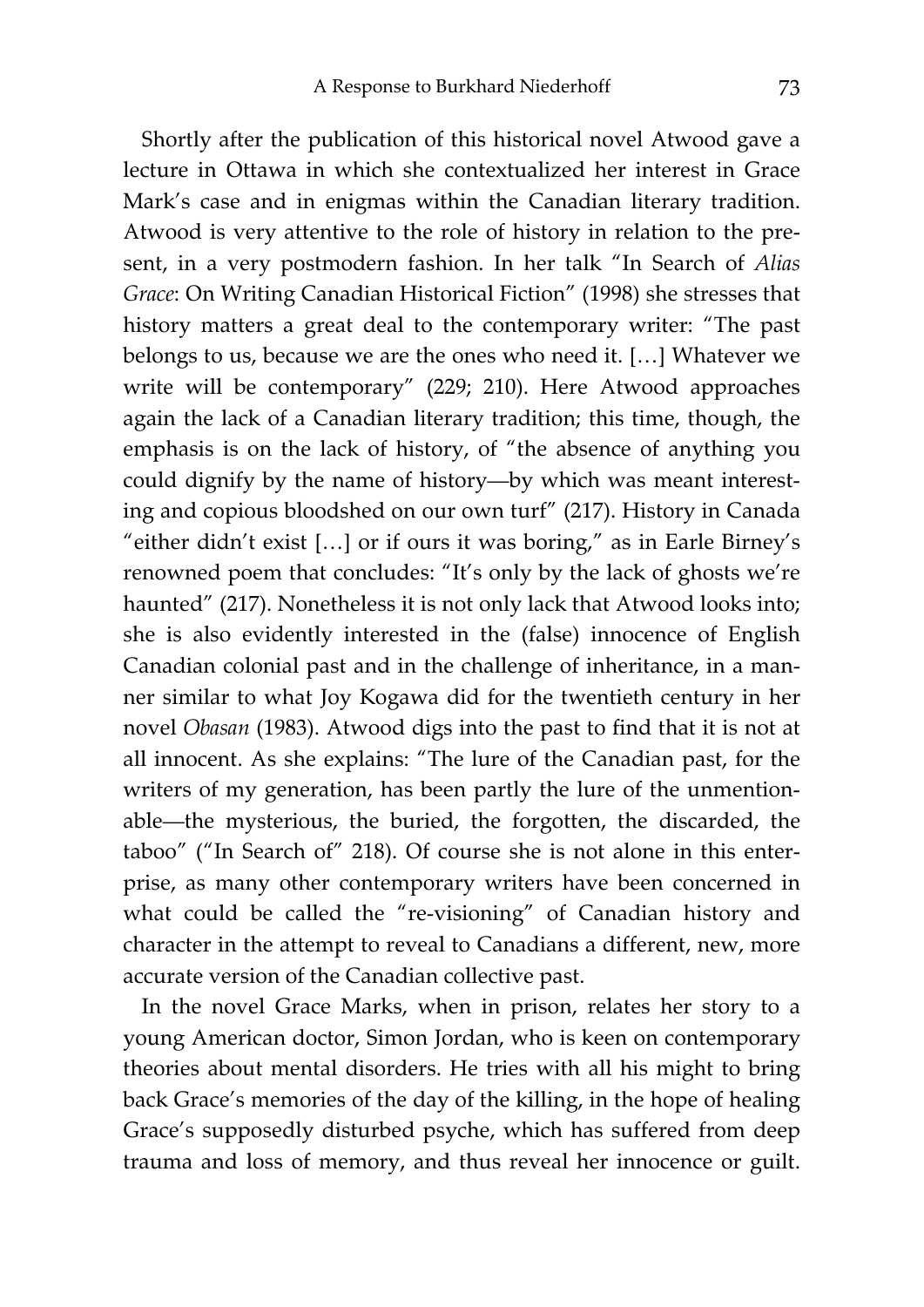He struggles to decipher what Grace is "truly" saying or not saying, while, on the other hand, Grace attempts to understand what he wants to hear, and at the same time she tries to decide what she herself does or does not wish to reveal. Dr Jordan obsessively pursues his prying into the truth: "I approach her mind as if it is a locked box, to which I must find the right key; but so far, I must admit, I have not got very far with it" (132). He never will in fact, as Grace very skillfully puts on a show, a shadow self, a double, and her story-telling characteristically does not unveil neither herself nor the events of that crucial day. She reiterates this in her mind more than once: "There are some things that should be forgotten by everyone, and never spoken of again" (26). "So I stopped telling them anything" (32); and again, during a session with Dr Jordan: "Now it is his turn to know nothing" (40). One could say in fact that Grace's 'tale' "serves less as a confession and more as a way of keeping secrets" (Howells, "Despite the Propaganda" 265) as Niederhoff has shown with plenty of textual references.

What does not emerge fully in Niederhoff's essay, perhaps because it is not the focus of his argument, are the negative aspects of Dr Jordan, his obsession for Grace and the fact that his interest in her is not solely medical. In the "closeness of the sewing room" with Grace Dr Jordan can smell her skin: "He tries to pay no attention, but her scent is a distracting undercurrent. She smells like smoke; smoke, and laundry soap, […] and she smells of the skin itself, with its undertone of dampness, fullness, ripeness […]. He wonders how often the female prisoners are allowed to bathe. […] He is in the presence of a female animal" (AG 90). Dr Jordan is hardly aware that Grace has turned out to be the object of his fantasies: "He senses an answering alertness along his own skin, a sensation as of bristles lifting" (90). He is attracted by her to the point of having a sordid relationship with his landlady, who becomes Grace's surrogate. Should the reader prove some sympathy towards him the text reminds us that "he has opened up women's bodies, and peered inside […] he is one of the dark trio the doctor, the judge, the executioner" (82).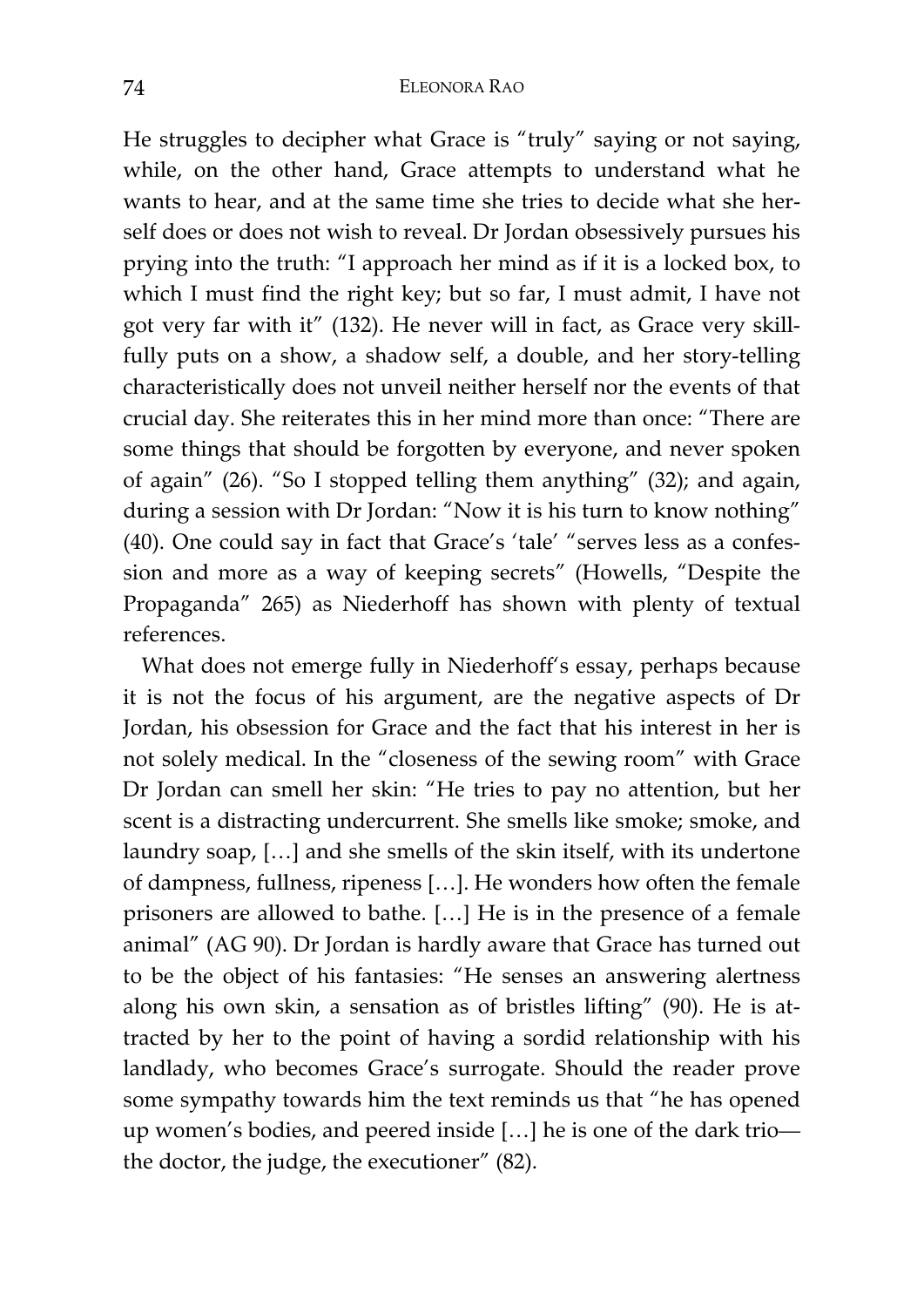Grace finds herself with a plethora of identities attributed to her, Scheherazade being one of them. The focus on fiction-making in *Alias Grace* is paramount, as it is made clear in the "Author's Afterword" and elsewhere: "In my fiction, Grace […]—whatever else she is—is a story–teller" ("In Search of" 227). This is further underscored by the fact that Grace herself highlights her story-telling skills as she begins by saying "This is what I told Dr Jordan."

Niederhoff has elsewhere noted that Grace metamorphoses not only in the press but also in the eyes of Dr Jordan: from a "nun in a cloister, a maiden in a towered dungeon" (AG 54) to an altogether "different woman—straighter, taller, more self possessed" (59). He thus underscores Grace's duplicity or rather the very many versions of Grace which to a great extent echo contemporary notions of femininity (cf. Niederhoff, "How to Do Things with History"). Grace was at the same time an unwilling victim, a temptress, the real murderer, a female fiend, a slut. To quote Howells again: "Grace is victim and suffering saint, she is whore, madwoman, murderess, Dr Jordan's muse, and Scheherazade. With so many aliases, who is the true Grace Marks? Indeed the title signals a disturbing absence of the original behind the name" ("Transgressing Genre" 152). To be sure, what is behind a name? Or, more precisely, what is hiding behind the mask that time and again Grace puts on for Dr Jordan? "I look at him stupidly. I have a good stupid look which I have practiced" (AG 38).

Here it is not the disguise, the veil that masks a truth, a false veil or lack of it, which is to have a crucial role. The value rests in the veil itself or in the mask that has nothing behind or in front of it, a veil strained across nothing. Grace's 'veil' seemingly unveiled suggests no presentation. As Atwood has pointed out in the "Author's Afterword": "The true character of the historical Grace Marks remains an enigma" (463).

Identity here pertains to the realm of fiction and of imagination. Identities are constructed and are always fictive. In addition, one could say that not only is identity a construction and a fiction: it is represented as nothing more than a fictive entity or an illusion with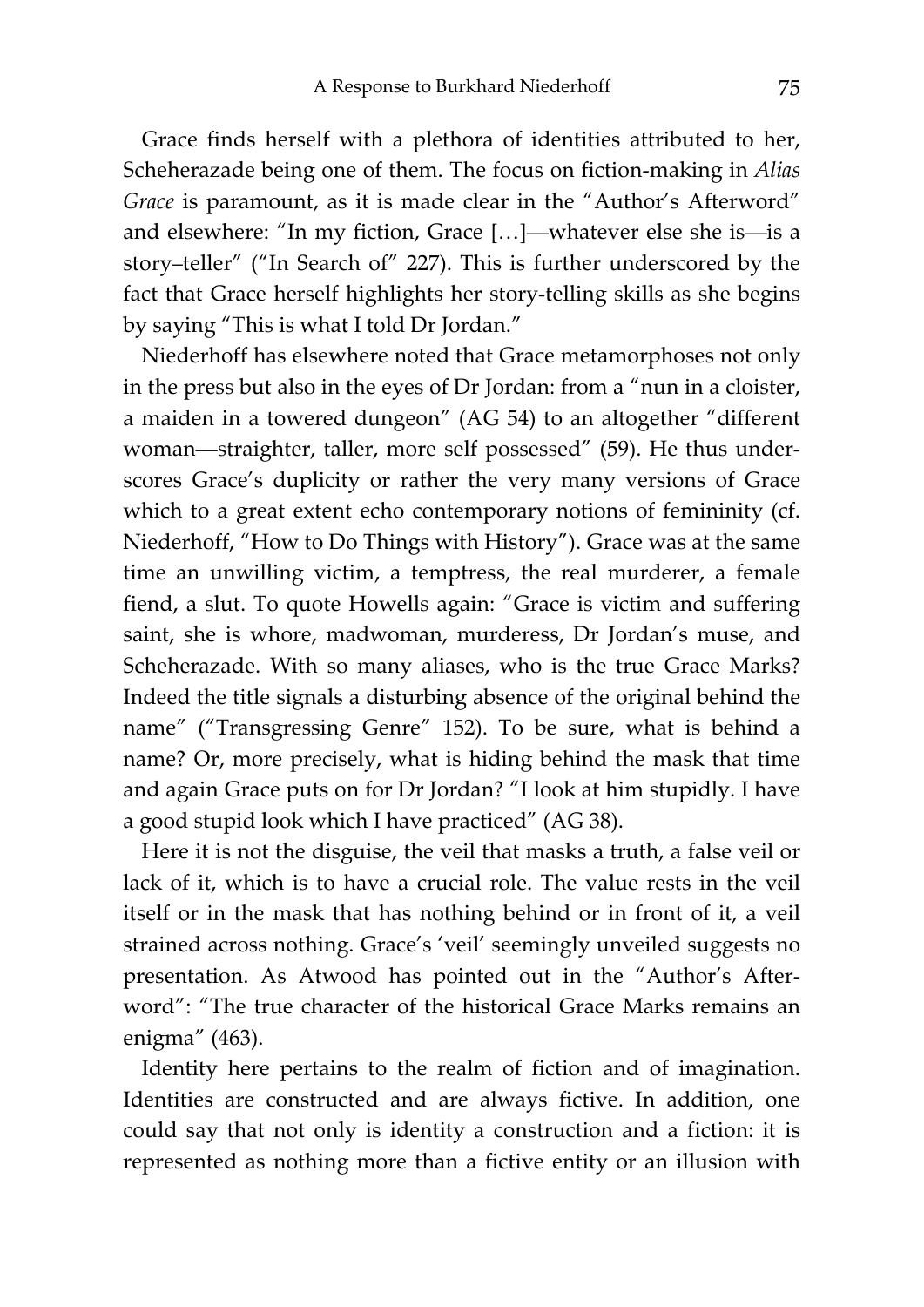no substance behind it. In the final analysis identities are aliases, fictions (cf. Wilson 134; Derrida).

Niederhoff maintains, and rightly so, that *Alias Grace* stands against psychoanalysis or rather against Freud's notion that to reach the truth inside the subject will heal the neurosis. Within this theoretical framework, self-knowledge is still attainable and it is, albeit moderately I think, of some benefit in *Surfacing*. In *Alias Grace* quite the opposite works: truth and/or self-knowledge are of no consequence if not utterly inadequate, even dangerous. As Foucault reminds us, "truth is no longer able to save the subject." $1$ 

The mystery, the inscrutability of Grace cannot in any way be solved or revealed to us. It would be very naïve indeed to want it disclosed, as Atwood's lyric persona reminds us in her 1981 poetry collection, *True Stories*:

> Don't ask for the true story; Why do you need it? It's not what I set out with Or what I carry. […]

The true story is vicious and multiple and untrue

after all. Why do you need it? Don't ever

ask for the true story. (9-11)

University of Salerno Italy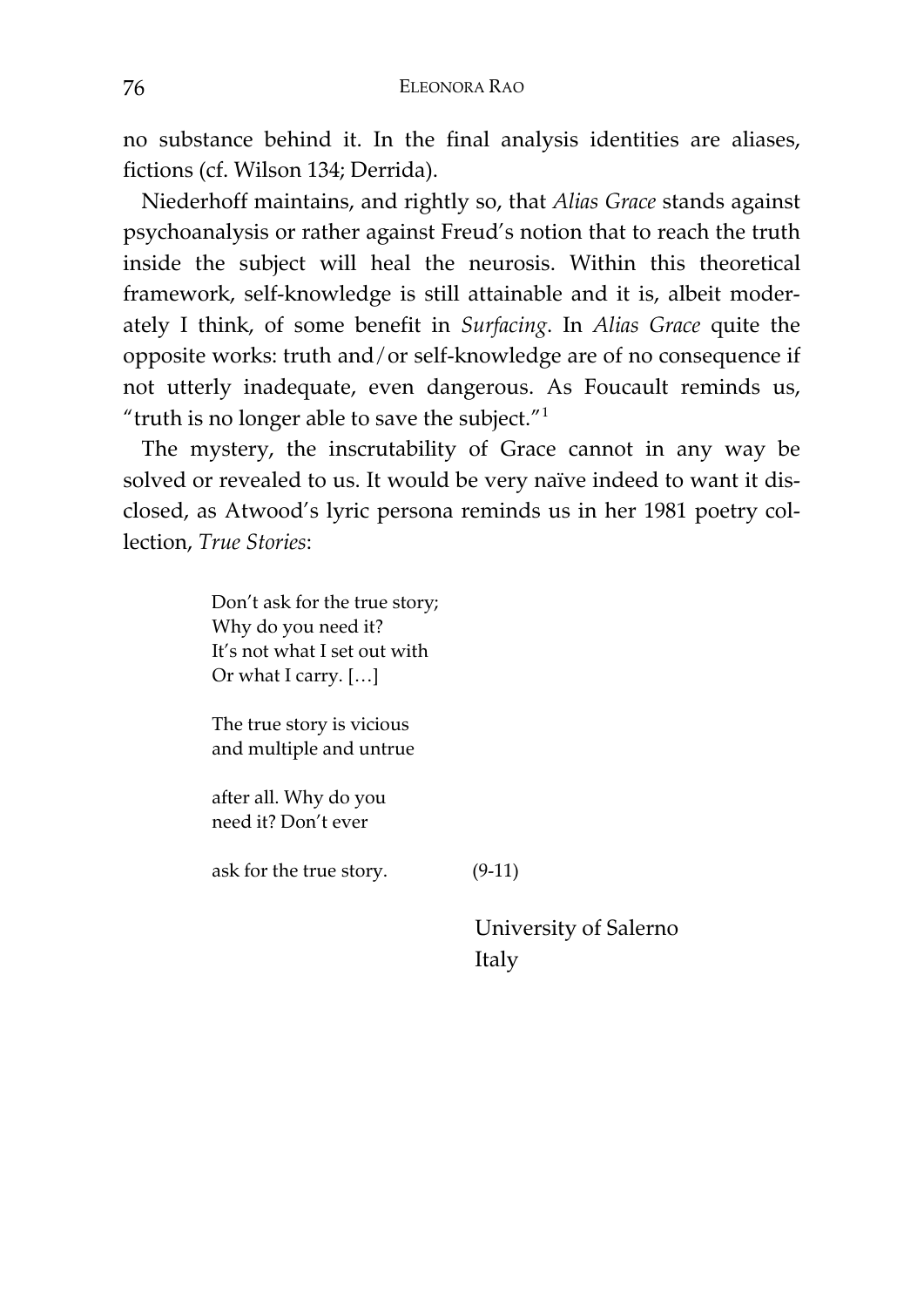## NOTE

 $\rm ^1My$  translation of "la vérité n'est pas capable de sauver le sujet" (Foucault 20).

## WORKS CITED

Atwood, Margaret. *Alias Grace*. New York: Doubleday, 1996.

- ——*. The Animals in That Country.* Toronto: OUP, 1968.
- ——. "Canadian Monsters: Some Aspects of the Supernatural in Canadian Fiction."*Second Words: Selected Critical Prose 1960-1982*. Toronto: Anansi, 1982. 229- 53.
- ——. *Cat's Eye*. Toronto: McClelland and Stewart, 1988.
- ——. "In Search of *Alias Grace*: On Writing Canadian Historical Fiction." *Curious Pursuits: Occasional Writing 1970-2005*. London: Virago, 2005. 209-29.
- ——*. The Journals of Susanna Moodie.* Toronto: OUP, 1970.
- ——. *Negotiating with the Dead: A Writer on Writing*. Cambridge: CUP, 2002.
- ——. *The Robber Bride*. New York: Doubleday, 1993.
- ——*. Surfacing*. 1972. New York: Warmer, 1983.
- ——. *Survival: A Thematic Guide to Canadian Literature*. Toronto: Anansi, 1972.
- ——. *True Stories*. London: Cape, 1982.

Derrida, Jacques. *Of Grammatology*. 1974. Baltimore: The Johns Hopkins UP, 1997.

- Foucault, Michel. *L'herméneutique du sujet. Cours au Collège de France (1981-1982)*. Paris: Seuil/Gallimard, 2001.
- Howells, Coral Ann. "Despite the propaganda, there are no monsters*.*" *Incontrare i mostri: Variazioni sul tema nella letteratura e cultura inglese e anglo americana.* Ed. Maria Teresa Chialant. Napoli: ESI, 2002. 255-68.
- ——. "Transgressing Genre: A Generic Approach to Margaret Atwood's Novels." *Margaret Atwood: Works and Impact*. Ed. Reingard M. Nischik. London: Camden House, 2000.
- Hutcheon, Linda. *The Canadian Postmodern: A Study of Contemporary English-Canadian Fiction*. Toronto: OUP, 1988.
- ——. *A Poetics of Postmodernism: History, Theory, Fiction*. London: Routledge, 1988.
- Kogawa, Joy*. Obasan*. Harmondsworth: Penguin, 1983.
- Niederhoff, Burkhard. "How to Do Things with History: Researching Lives in Carol Shield's *Swann* and Margaret Atwood's *Alias Grace.*" *The Journal of Commonwealth Literature* 35.2 (2000): 71-83.
- Nischik, Reingard M. *Engendering Genre: The Works of Margaret Atwood*. Ottawa: U of Ottawa P, 2005.
- Potts, Donna L. "'The Old Maps Are Dissolving': Intertexuality and Identity in Atwood's *The Robber Bride*." *Tulsa Studies in Women's Literature* 18.2 (Autumn 1999): 281-98.